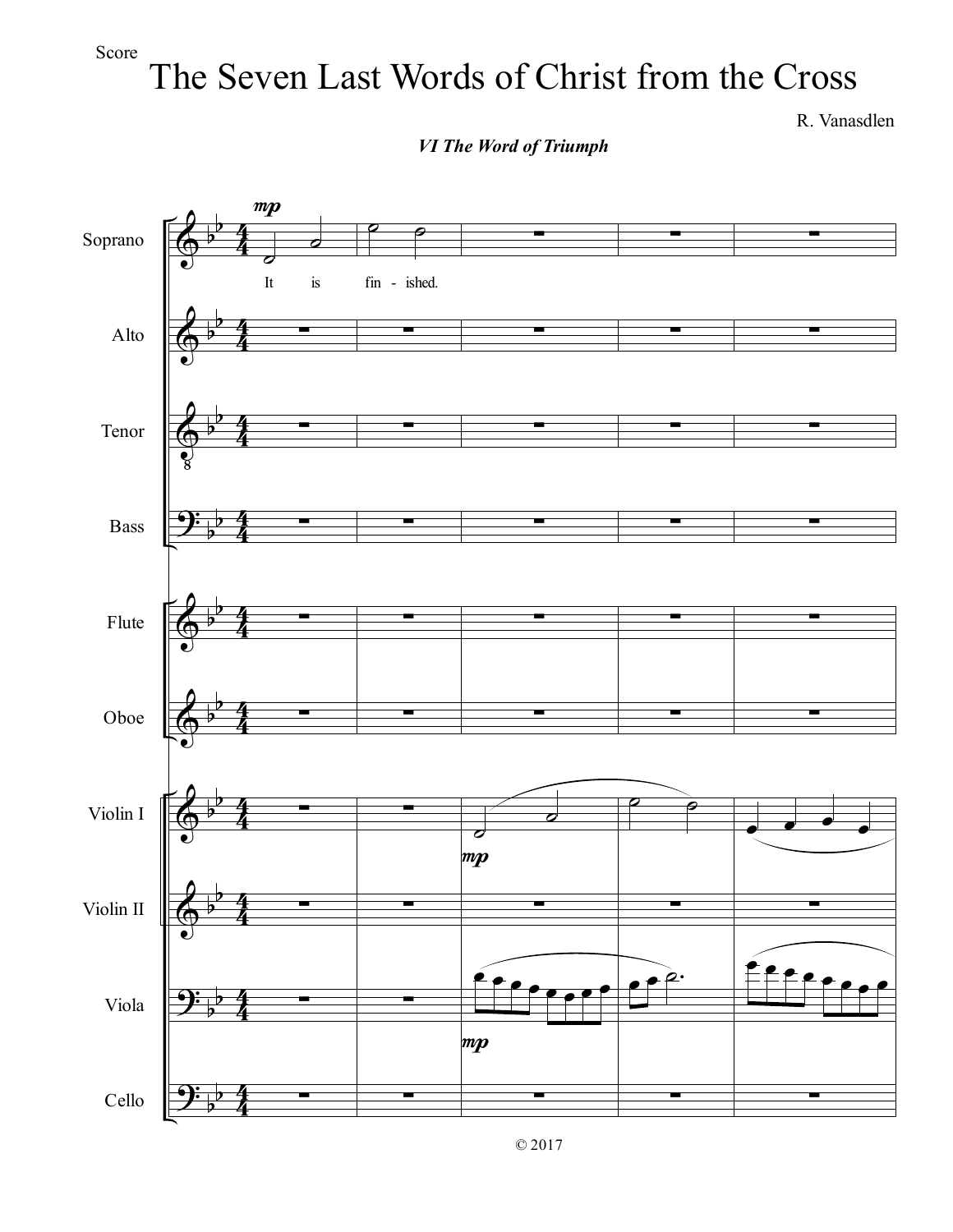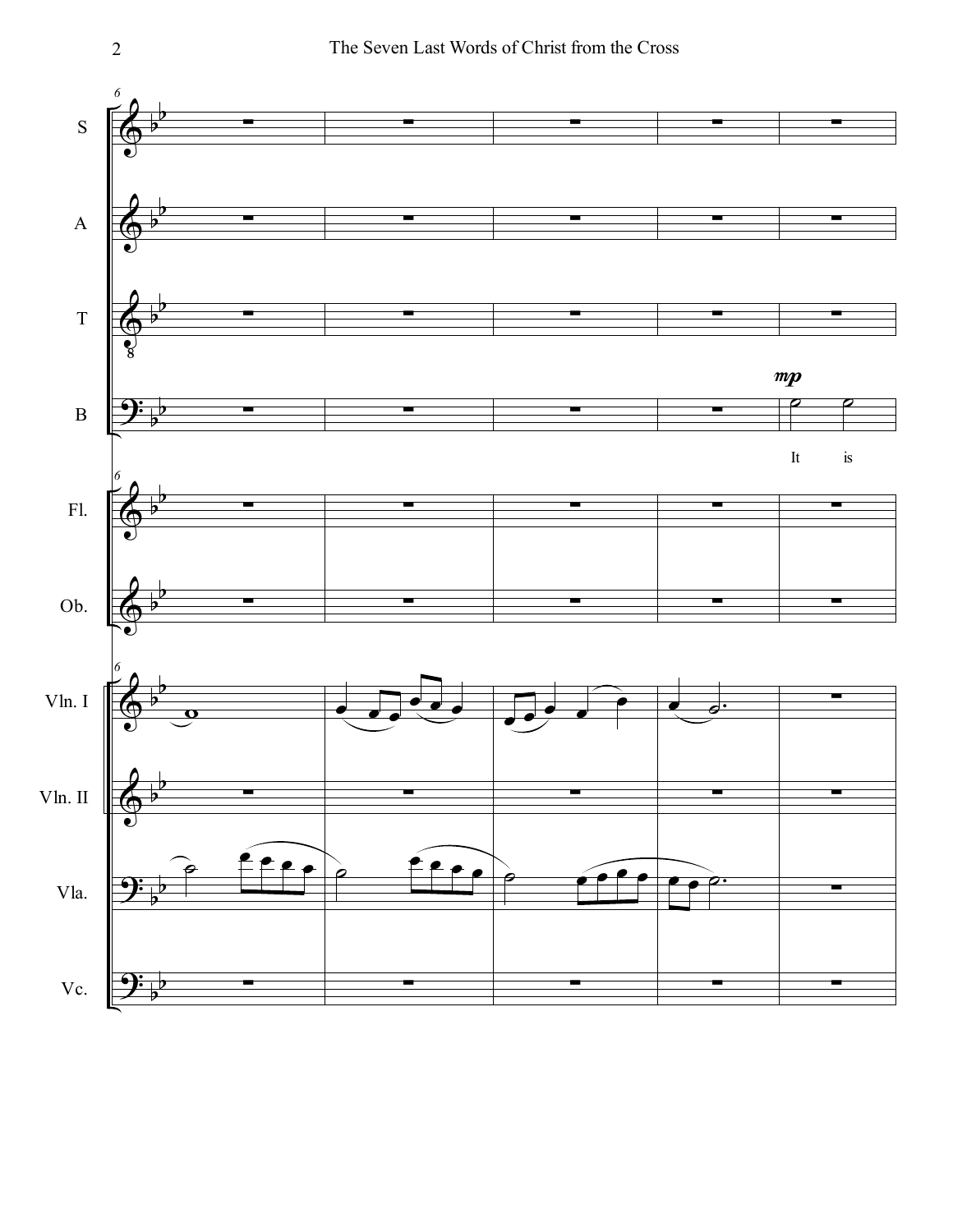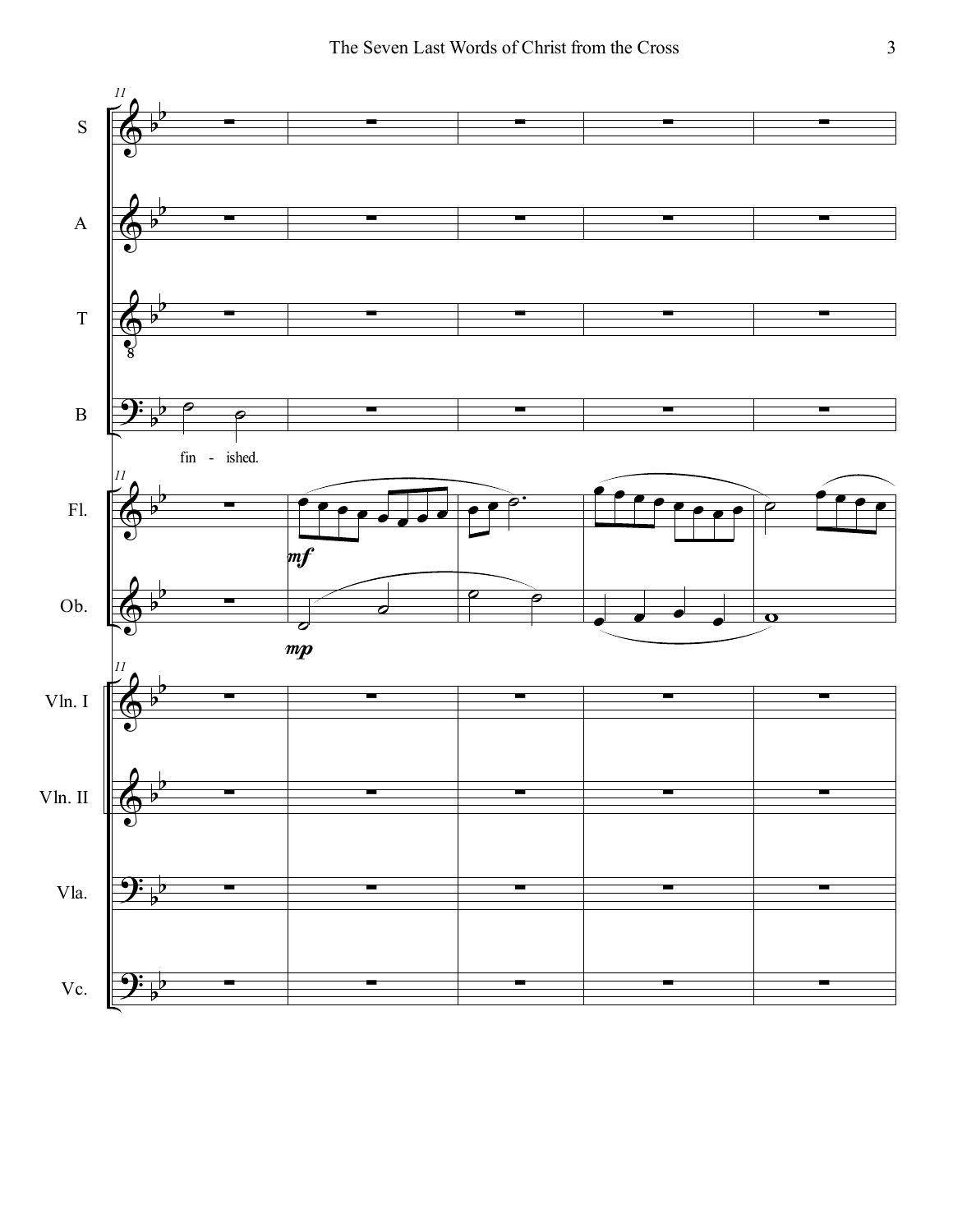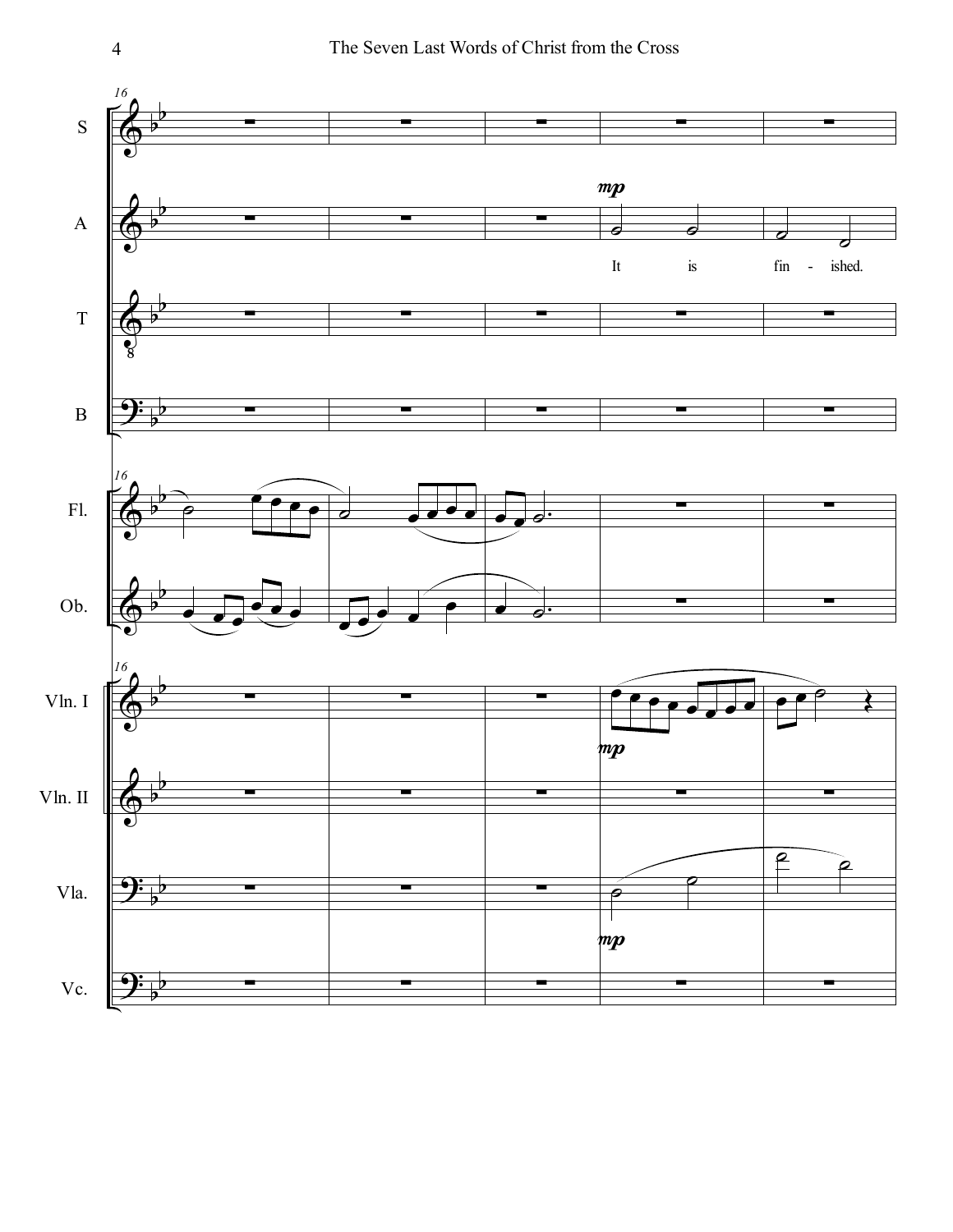

 $\eta p$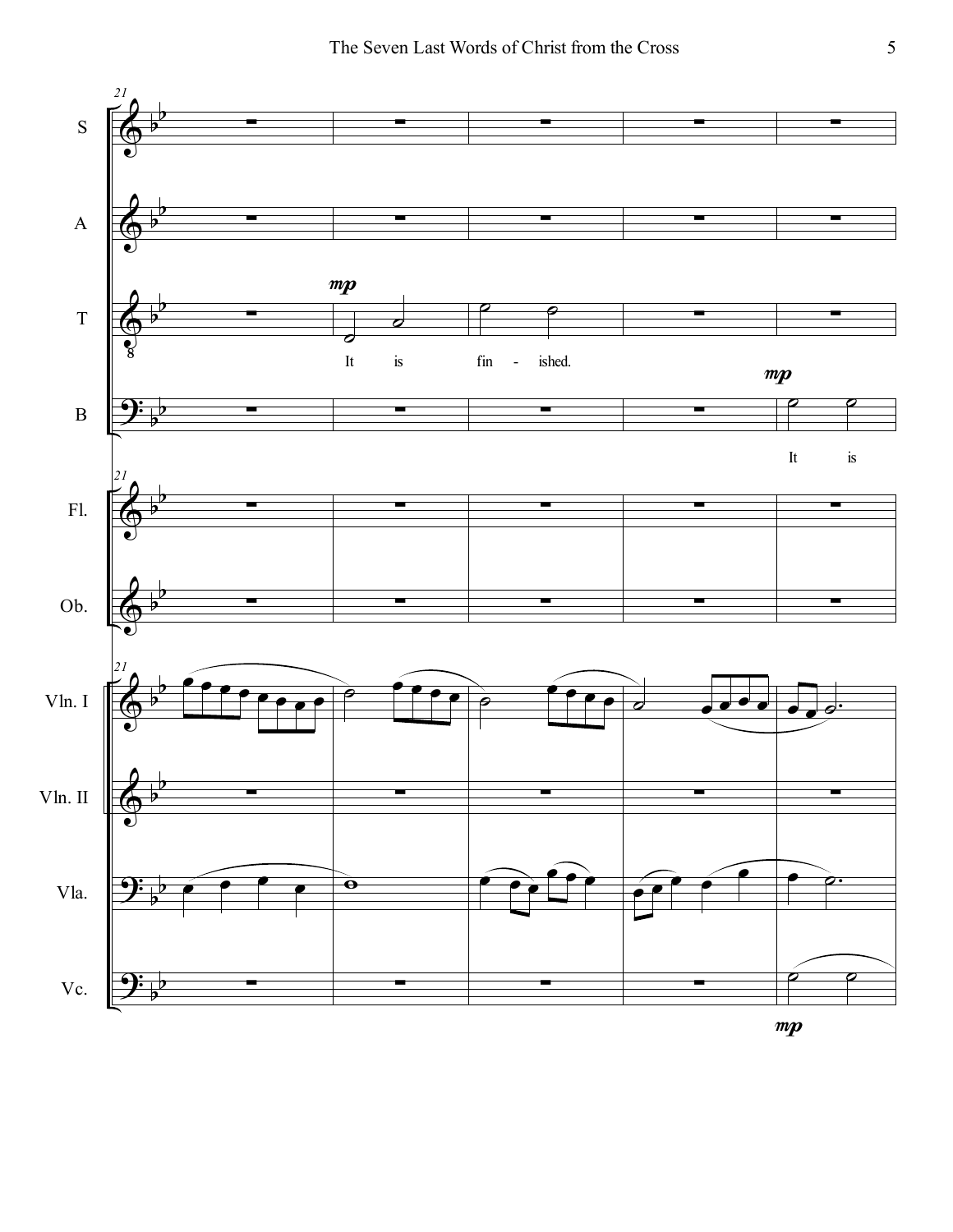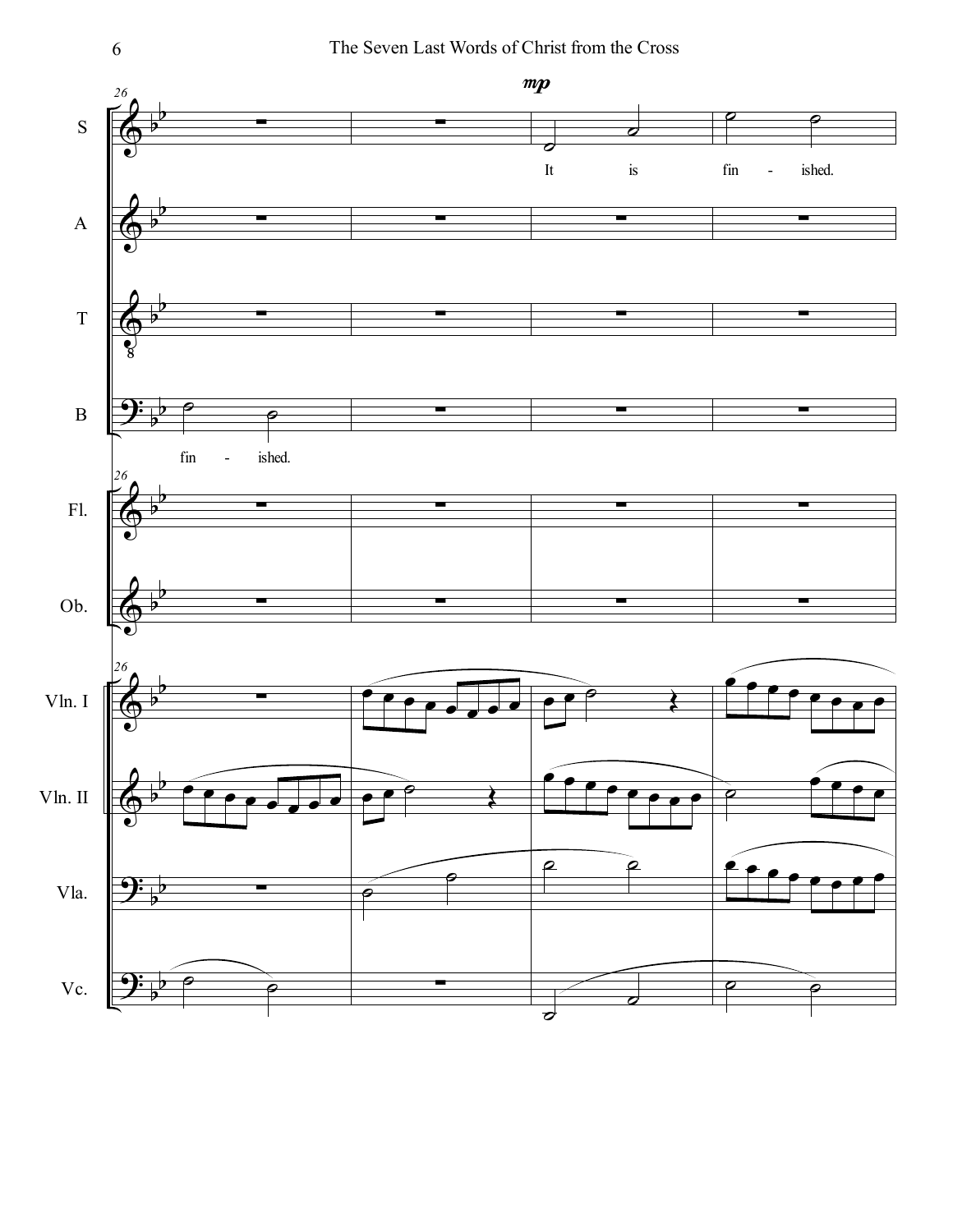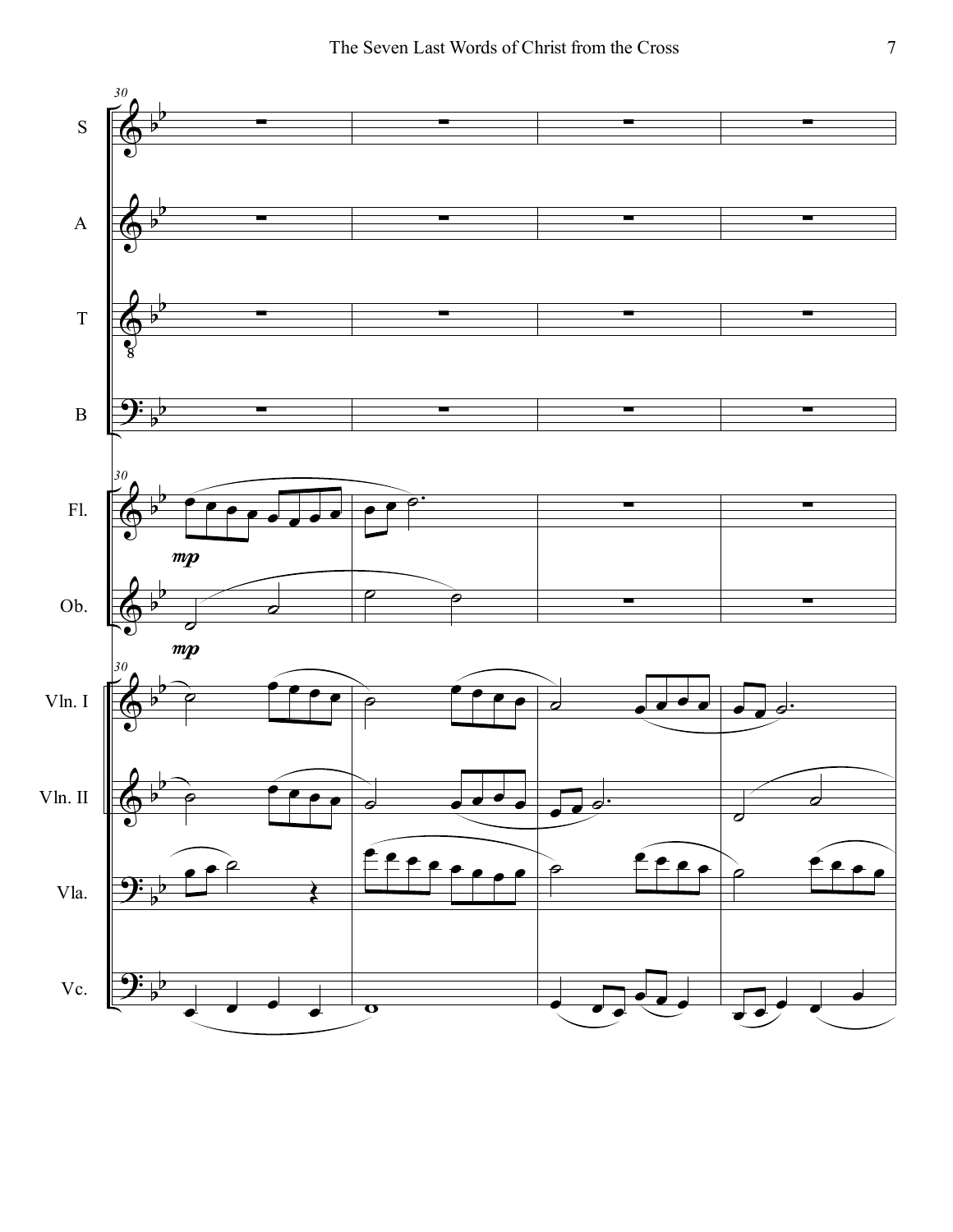

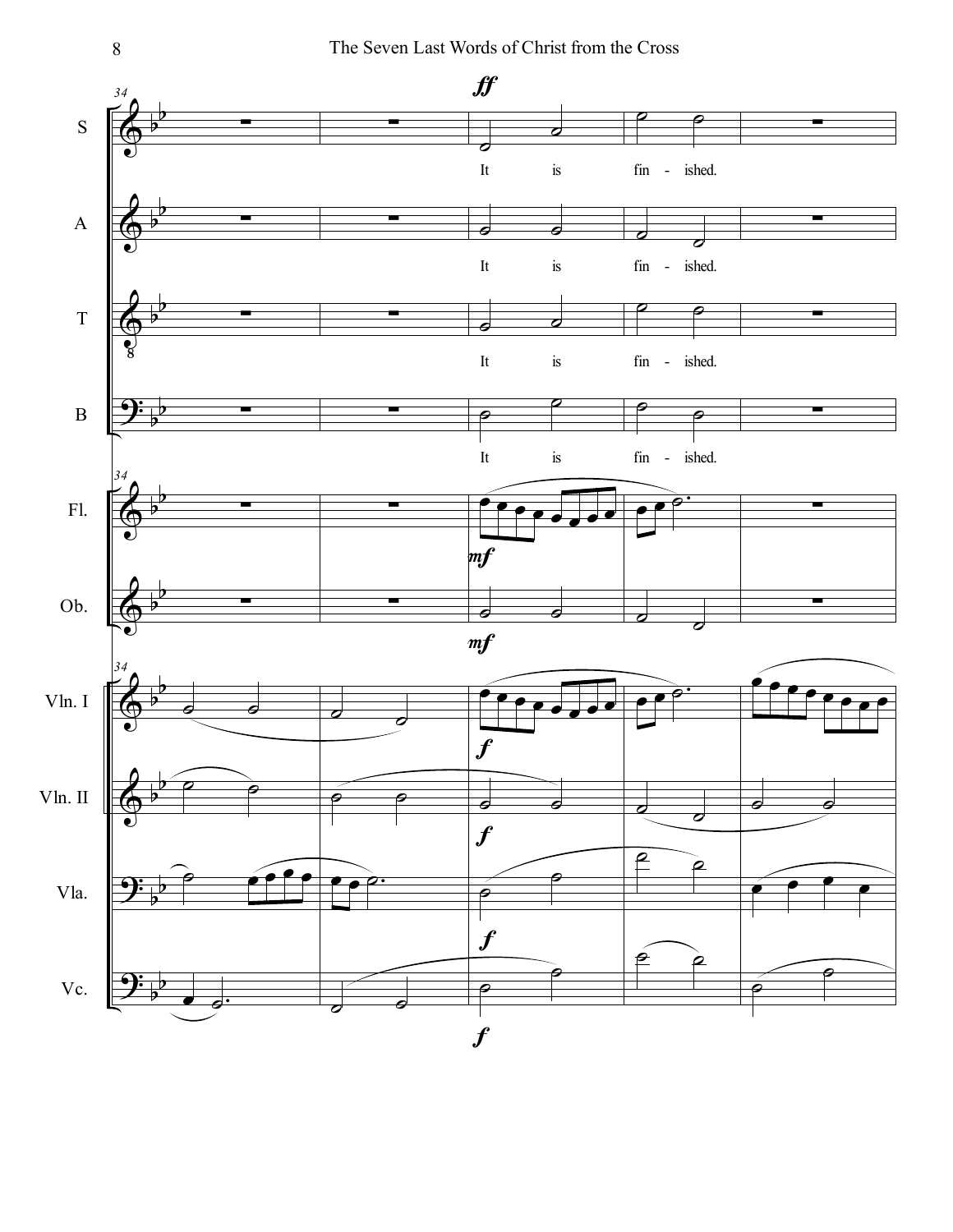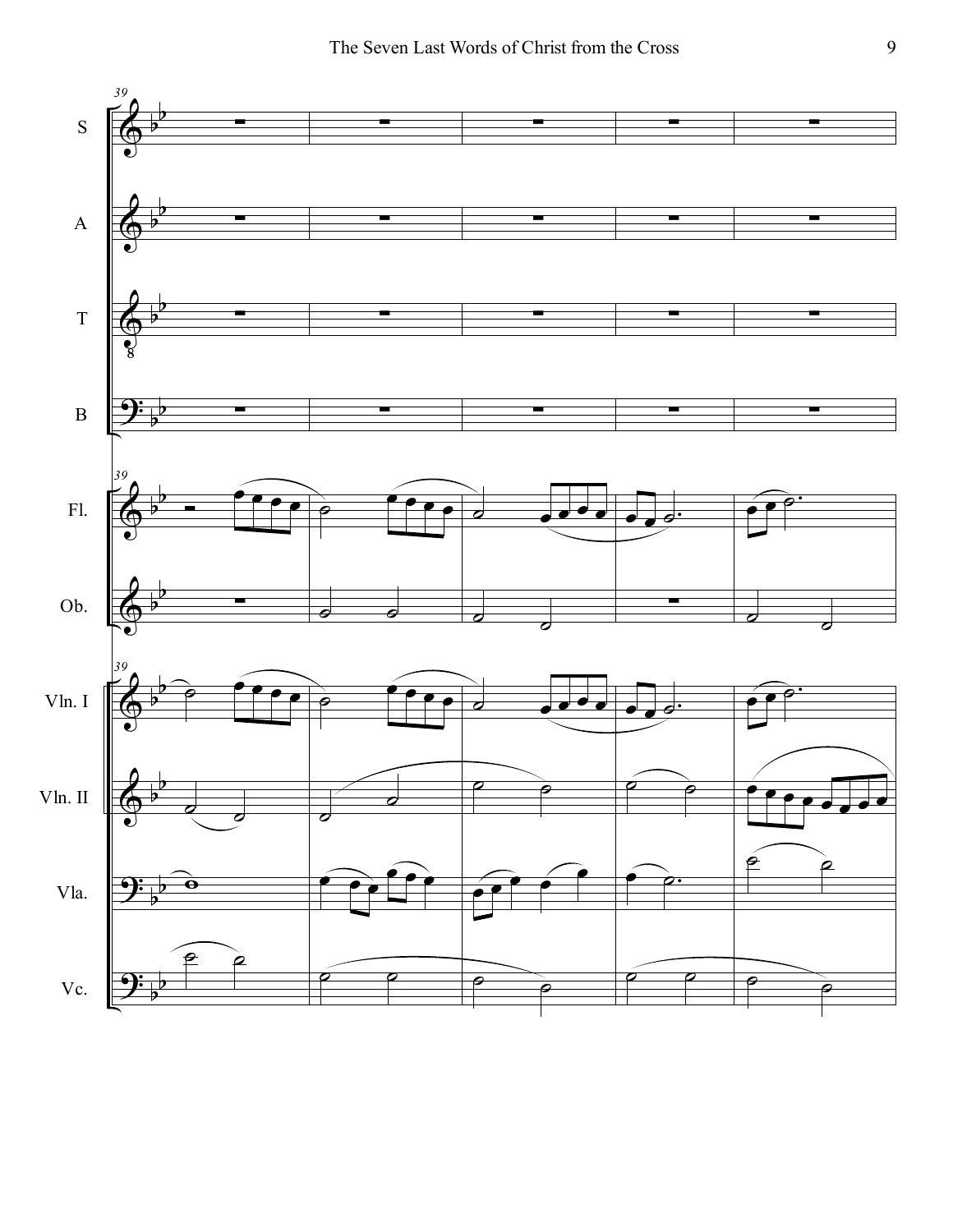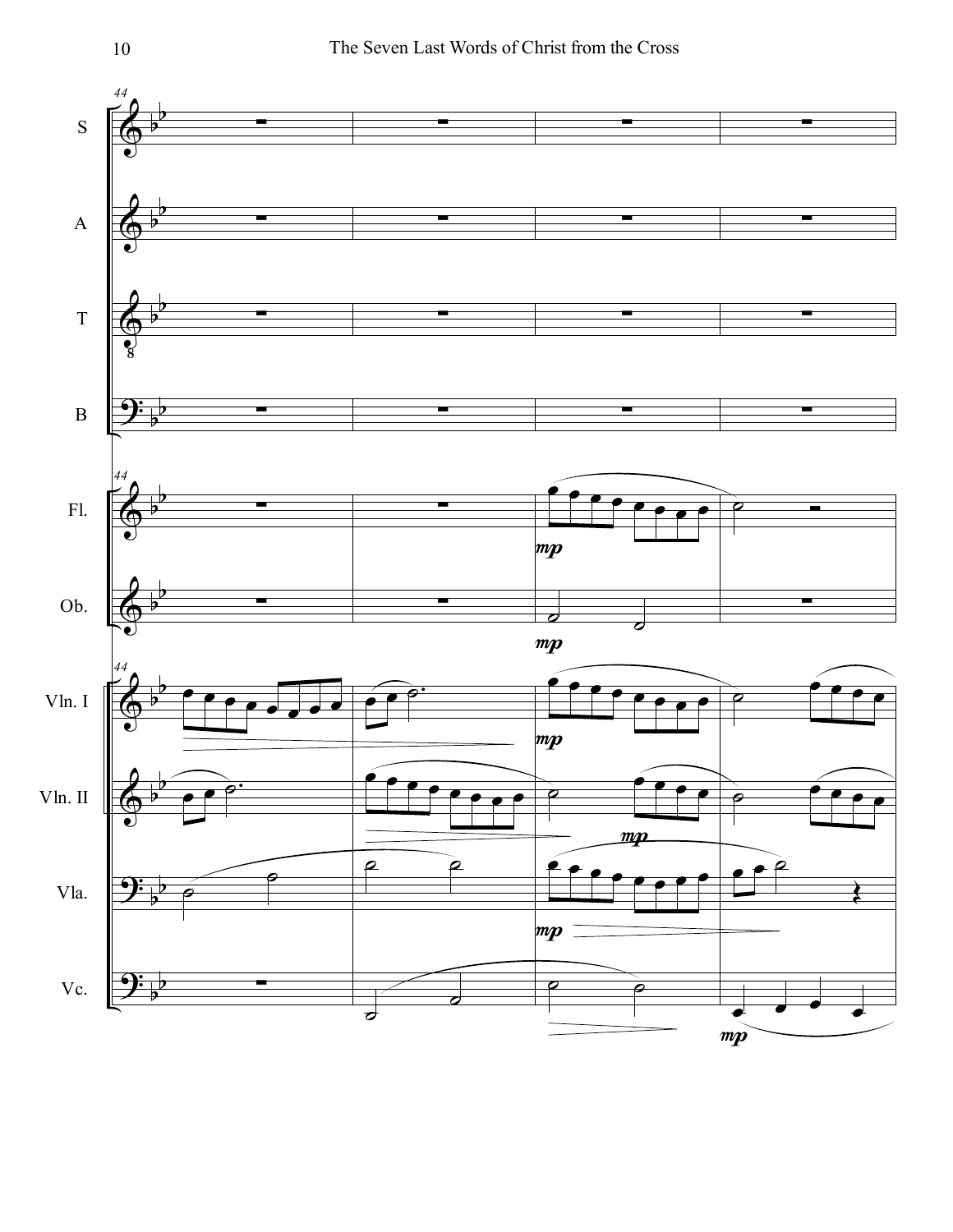